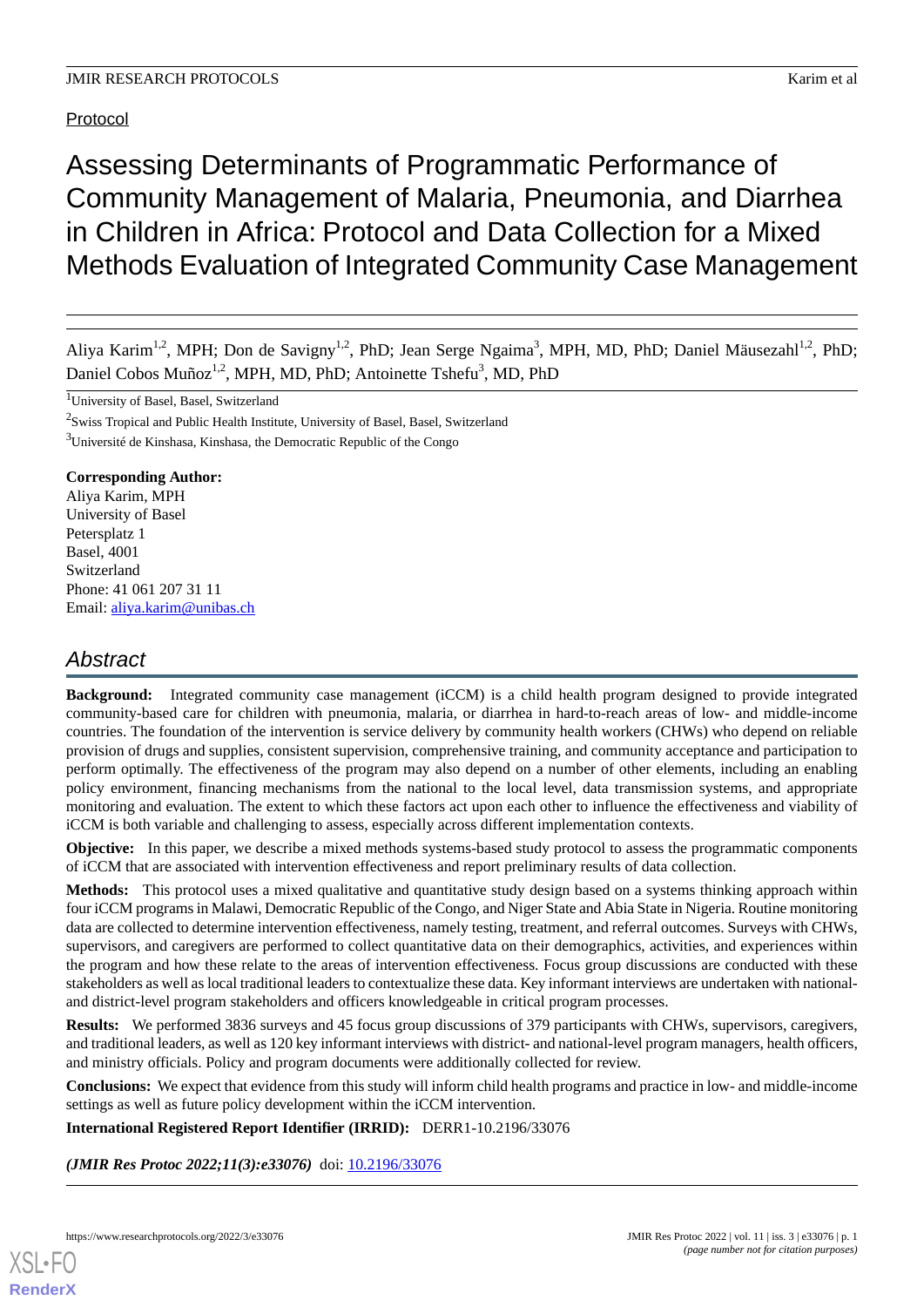### **KEYWORDS**

iCCM; integrated community case management; systems thinking; malaria; study design; systems methods; child health; program evaluation

# *Introduction*

#### **Background**

Integrated community case management (iCCM) is a child health strategy that aims to provide equitable access to care for children with pneumonia, malaria, and diarrhea in some of the world's poorest and low-access areas [\[1](#page-8-0)]. It is focused on a community-centered model of service delivery, where trained

<span id="page-1-0"></span>**Figure 1.** Logical framework of integrated community case management.

community health workers (CHWs) provide diagnostics and treatment to children aged <5 years in assigned catchment areas. iCCM has become recognized in the global public health sphere as a critical approach to reducing child mortality, reinforced by the World Health Organization and United Nations Children's Fund in a joint statement published in 2012 [\[2](#page-8-1)]. [Figure 1](#page-1-0) provides a logical framework of iCCM, its pillars, and intended outputs [[3\]](#page-8-2).



As an integrated package of services, the intervention relies on a host of elements to ensure programmatic success. Generally, CHWs should be adequately supplied with quality commodities; receive comprehensive training, supervision, and oversight; be embedded in an environment of enabling policy, supervision, and support; and treat communities that are sufficiently knowledgeable and mobilized, among other requisites [\[4-](#page-8-3)[7\]](#page-9-0). Although some of these aspects have been explored in isolated detail, the extent to which these act upon each other as an ecology of interdependent elements and how this influences the outcomes of the program is not completely understood. Moreover, the magnitude of their impact on effective coverage and their interactions within the health system at large are not well known; therefore, a more profound exploration of these intervention dynamics is warranted.

Because of the intricate relationships of these elements and the various ways in which different contexts shape their impact, we require an approach that elevates these properties from program isolates acting in silos to interconnected determinants behaving in a complex system. We therefore apply a systems thinking lens to our assessment of the iCCM intervention. Systems thinking is an approach to scientific inquiry that

[XSL](http://www.w3.org/Style/XSL)•FO **[RenderX](http://www.renderx.com/)**

emphasizes the interrelated nature of the composite parts of a system; how these operate within a specific setting; and how these integrate, relate to, and are embedded within the surrounding environment [\[8](#page-9-1)].

This protocol builds upon existing systems thinking theory and a methodological approach to assess complexity in community health interventions [[9\]](#page-9-2). This study protocol deals specifically with steps 2, 3, and 4 of the systems approach, namely process mapping, quantitative analysis, and qualitative analysis. In this paper, we outline the specific study design and preliminary results from the data collection process.

#### **Study Aim**

The overall aim of this study is to identify gaps and bottlenecks within critical areas and processes of 4 iCCM programs in Africa, assess factors that are attributable to these, and analyze determinants of programmatic success. Specifically, we are interested in investigating how program design, provider demographics, intervention context, service delivery practices, care recipient experiences and support, and other key health systems areas influence, drive, or are otherwise associated with program outputs of effective coverage. Effective coverage is a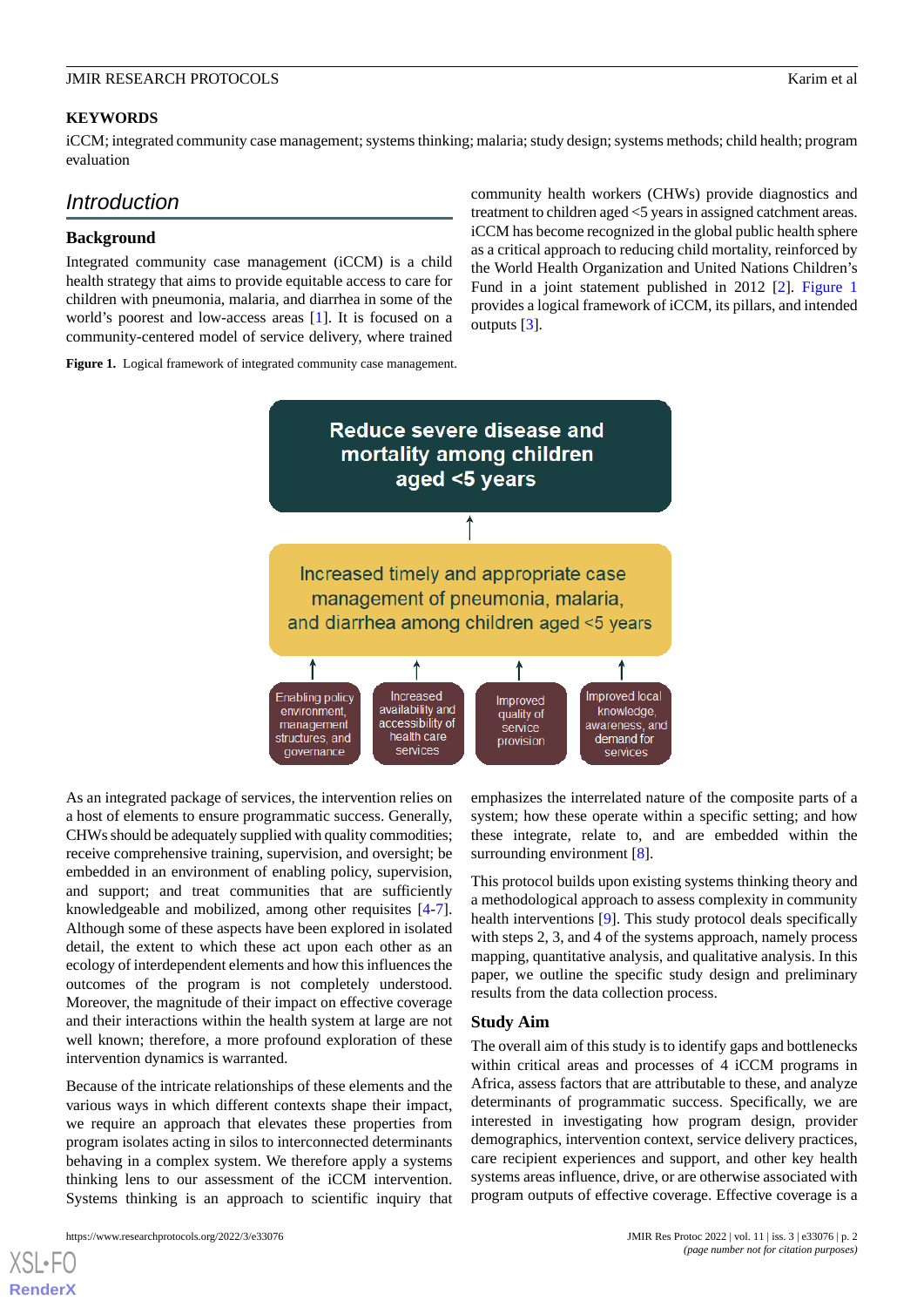metric designed to evaluate the health gain that is experienced by a population, given a certain set of conditions of the health service delivery model [\[10](#page-9-3)].

#### **Study Design**

We applied a mixed methods concurrent triangulation design with an intersecting systems theoretical lens [\[9](#page-9-2)[-12](#page-9-4)]. Data collection occurs in five discrete tranches:

- Tranche 1: surveys conducted with service providers and recipients of the iCCM intervention (quantitative)
- Tranche 2: focus group discussions (FGDs) conducted with service providers and recipients of the iCCM intervention (qualitative)
- Tranche 3: key informant interviews with program managers, ministry of health (MoH) officers, and other stakeholders at national and district level involved in iCCM activities (qualitative)
- <span id="page-2-0"></span>Tranche 4: routine data on cases, service delivery, population and demographics, commodity stocks, reporting, and supervision (quantitative)

• Tranche 5: a policy and document review

An illustration of these tranches is provided in [Figure 2.](#page-2-0)

The study was performed recognizing the existence of different levels of outputs and subsequent outcomes for analysis that will be emergent during the data collection and preliminary analysis period. For example, it is generally accepted that frequent supervision of CHWs is a precondition to successful implementation of community-based programs and thus may serve as an endogenous factor or a process in itself for analysis [[13\]](#page-9-5). Analogously, we may also wish to examine the extent to which the frequency, duration, or other aspect of supervision may affect other activities, elements, or outcomes related to iCCM, such as downstream availability of drug stocks or community ownership of the intervention. The study appreciates that these elements that comprise iCCM do not occur in a vacuum and iteratively influence each other, necessitating a holistic approach to the analysis of the intervention.

**Figure 2.** Schematic representation of the research process. CHW: community health worker; DRC: Democratic Republic of the Congo; FGD: focus group discussion; IRB: institutional review board.



# *Methods*

[XSL](http://www.w3.org/Style/XSL)•FO **[RenderX](http://www.renderx.com/)**

## **Study Setting**

The study was implemented in 4 large, geographically distinct territories of 3 sub-Saharan African countries: Malawi, Democratic Republic of the Congo (DRC), and Niger State and Abia State in Nigeria. Within these countries, the iCCM program was administered by the respective state and national ministries of health, with implementation support from local nongovernmental organizations (NGOs) and oversight by the World Health Organization. The program was rolled out across 7 districts in the central and northern regions of Malawi; 10 health zones in the province of Tanganyika in DRC; 6 local government areas (LGAs) in Niger State, Nigeria; and 15 LGAs in Abia State, Nigeria. At the time of the study, iCCM implementation had been ongoing for at least two years. Data

were expected to be collected across all these administrative areas where iCCM was implemented.

#### **Data**

The study required both qualitative and quantitative primary and secondary data from different stakeholders and experts within key thematic areas. Primary data were collected from three sources: (1) surveys with CHWs and their supervisors; (2) FGDs with CHWs, supervisors, caregivers and traditional leaders; and (3) key informant interviews with a variety of program partners and country-level stakeholders. An additional survey of caregivers was conducted in Abia State, Nigeria.

We also obtained secondary data to inform the analysis, namely routine monitoring records; household surveys of care-seeking behavior; routine health facility and hospital data (where possible); catchment area demographics, geographical data, and population statistics for communities, health facility areas, and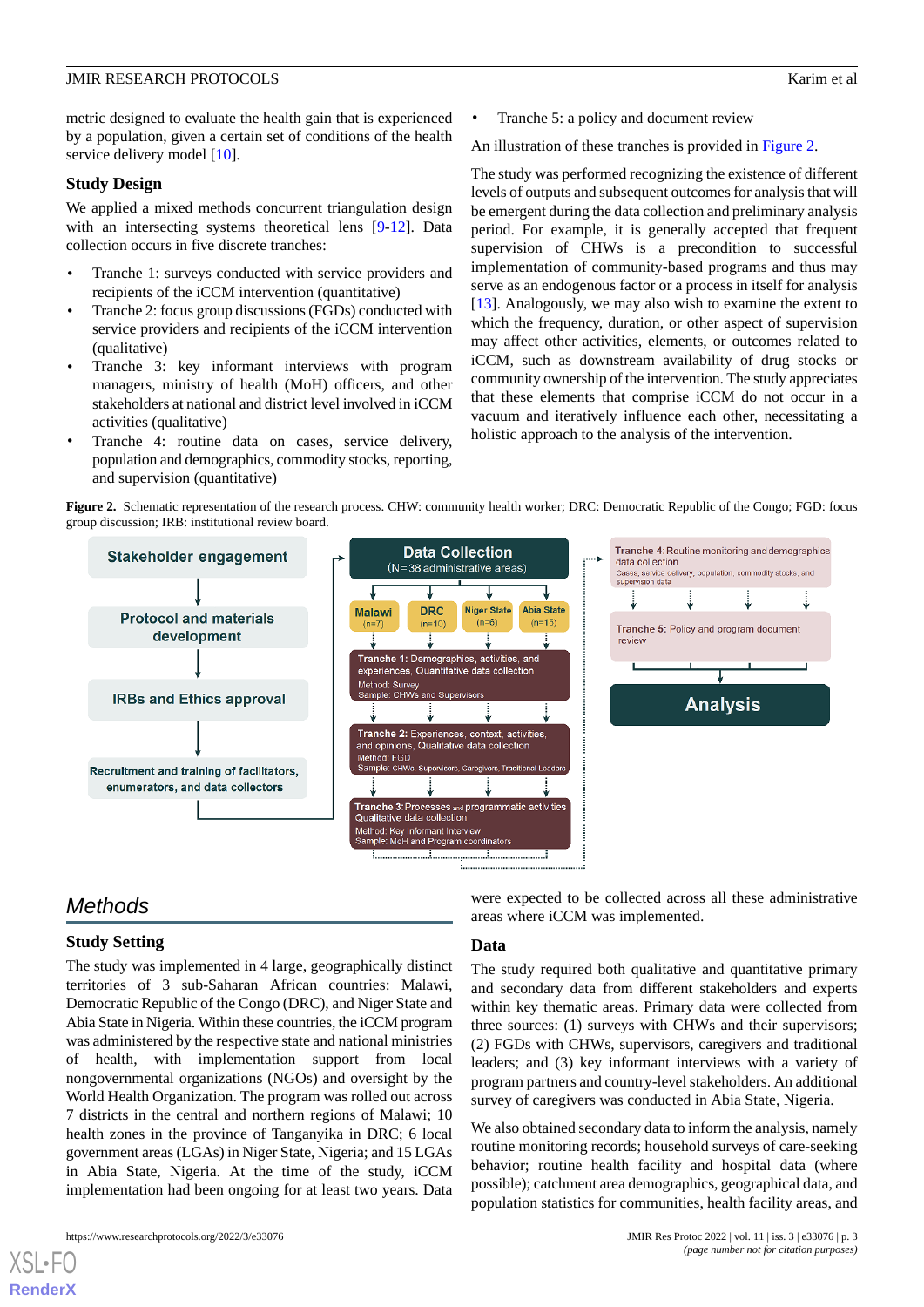districts; and documentation on program guidelines, manuals, and country child health policies.

#### **Tool Content and Development**

We began with protocol development and drafting of data collection and training materials, specifically survey instruments, FGD guides, and key informant interview templates. We developed 9 survey instruments, 12 FGD guides, and 75 interview guides, varying according to country context. The survey instruments contained between 73 and 137 questions each, the FGD tools contained between 66 and 108 questions per stakeholder group, and the key informant interview guides contained between 25 and 69 questions per informant. These were reviewed for quality and comprehensiveness by funding partners and country team members, which included local academic institutions, country technical representatives, program managers, and MoH members within the country's child health network. These individuals were identified by the research team through a snowball approach. Each item and country protocol was developed in English and translated into 1 of 10 languages by at least two trained translators recruited either through institutional or local contacts. Translations for the surveys were then subject to a roundtable in-country participatory translation workshop consisting of at least 10 country actors, including program managers or stakeholders, to verify accuracy, relevance, audience appropriateness, and adherence to original question intent.

Surveys and FGDs conducted with CHWs and supervisors focused on their personal profiles, core iCCM processes, inputs, and activities; the caregivers and communities they served; and motivations and opinions. Those conducted with caregivers centered on their knowledge, care-seeking behavior, and adherence, whereas the FGDs conducted with traditional leaders discussed community support, buy-in, and local ownership. The key informant guides collected data on specific iCCM processes, policy, and management of the program, including but not limited to: procurement and distribution of key iCCM commodities; health management information systems; child health policy and program financing processes; human resources; local mobilization; and program coordination, integration, and sustainability at different administrative levels.

<span id="page-3-0"></span>**Figure 3.** Sample size calculation for surveys.

$$
Sample\ Size = \frac{Z^2p(1-p)}{C^2}
$$

Where:

Z= 1.96 (for 95% confidence level)

p= .5 (expected proportion)

C= .05 (margin of error)

İ

Correcting for finite populations:

$$
New Sample Size = \frac{ss}{\sqrt{\frac{ss-1}{population} + 1}}
$$

[XSL](http://www.w3.org/Style/XSL)•FO **[RenderX](http://www.renderx.com/)**

#### **Survey Participants and Eligibility Criteria**

The targeted survey participants were CHWs and supervisors. An additional survey with caregivers in Abia State was warranted by the local interest in a statistical measure of the perceived applicability of the intervention in a setting that was geographically considerably smaller and more densely populated than those of the other 3 programs. Eligible CHWs were those who had been trained in iCCM and had participated in the implementation of activities in their communities, whether belonging to a pre-existing health worker cadre or recruited for the specific purpose of this program. Eligible supervisors were health facility attachés who were charged with the supervision of at least one CHW throughout the life of the program. Caregivers in Abia State were eligible participants if they were the primary caretaker of a child aged 2-59 months and resided within the catchment areas of iCCM implementation. Stratified systematic sampling was used for caregiver participant selection. For the CHW and supervisor surveys, bias was mitigated by enumerators cycling through a complete list of all CHWs and supervisors operating in the 38 administrative areas, rather than relying upon local actors to choose participants for the survey.

#### **Sampling Population**

#### *Survey*

A single-stage cluster sampling scheme was used for the surveys. All administrative divisions where the iCCM program was implemented in each of the 4 country areas were expected to be sampled. This treated each administrative area as its own independent sampling frame, allowing for full saturation across implementation areas and enabling robust analysis of district-specific effects. The sampling frame for supervisors was at the country area level, with even distribution across all administrative areas. CHW and supervisor population data were sourced from national statistics offices or program records. Survey sample sizes were calculated from these based on probability proportional to size sampling, with aimed representation within a CI of 95% [[14\]](#page-9-6). [Figure 3](#page-3-0) illustrates the formula for the sample size calculation used to obtain a statistically viable sample of the population within the expected CI. The expected sample sizes and achieved participation for each stakeholder are listed in the *Results* section.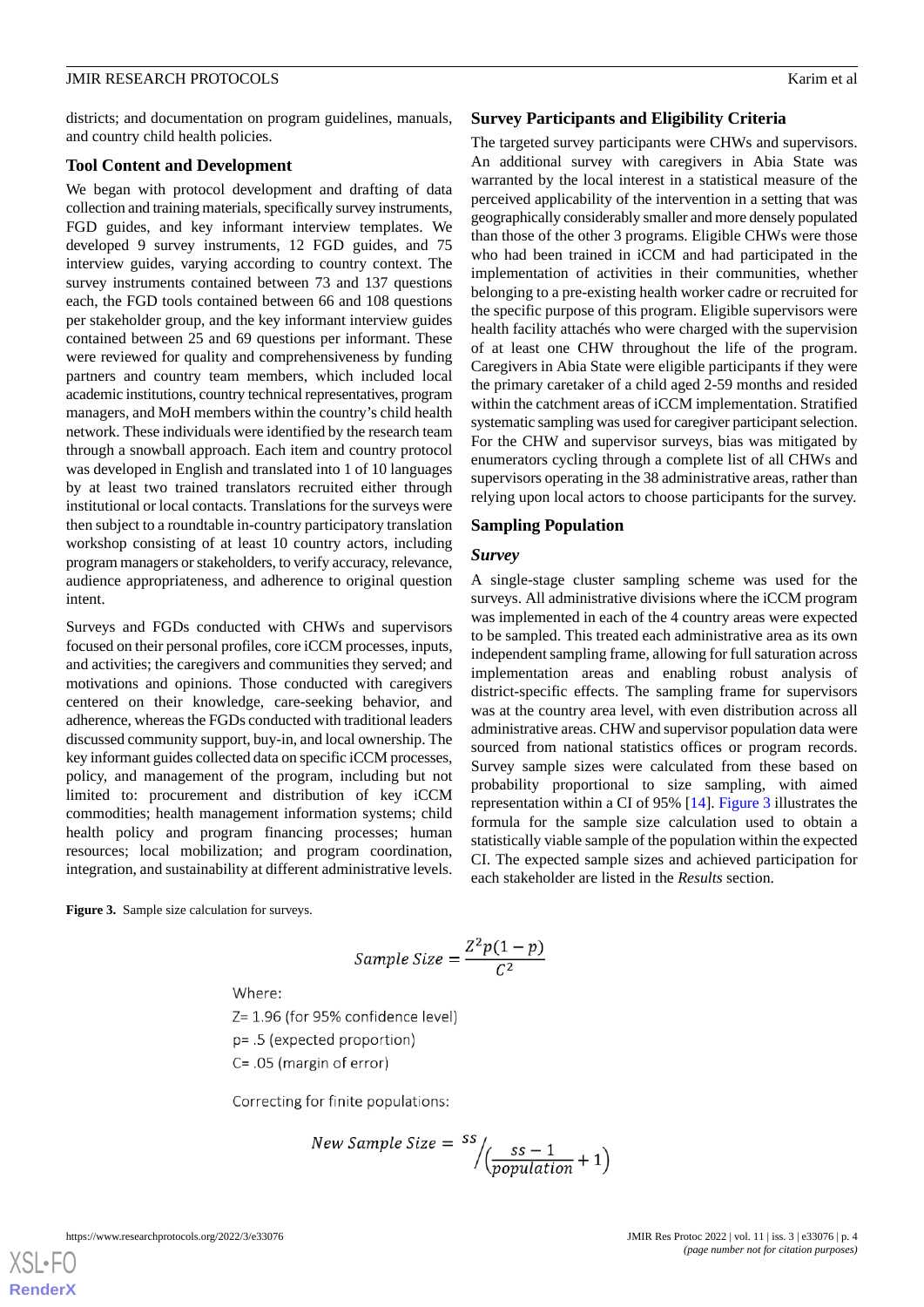#### *FGD Procedures*

The FGDs aimed for an average of 8 participants per focus group, which is considered optimal for clarity and representative participation [[15\]](#page-9-7). Saturation of themes is generally expected to occur after 2-3 focus groups; we therefore aimed for 4 FGDs per stakeholder group for the 3 stakeholder groups, where each trine was derived from 1 administrative area [[16\]](#page-9-8). In some country areas, we aimed to hold 1 FGD with traditional leaders to supplement community context.

#### **Team Recruitment, Enumerator, and Facilitator Training**

Enumerator and FGD facilitator guidelines, protocols, and other materials were developed as part of the enumerator training package. We recruited 8-10 survey enumerators per country area according to predetermined criteria with the support of local research teams. These enumerators participated in a round of training resulting in the final selection process; this was followed by a 10-day, 80-hour training course in question content, survey strategy, tablet use, and surveying etiquette. At the end of the course, each enumerator performed 2 test runs of all questions with the survey director from the Swiss Tropical and Public Health Institute and codirectors, usually from the MoH, the supporting NGO, and local university partner. All survey questions were presented with multiple response scenarios, and enumerators were marked based on performance. This also allowed survey supervisors to address any shortcomings in survey structure and design. FGD facilitators were recruited and trained in a similar fashion, where teams consisted of a timekeeper, notetaker, and discussion facilitator.

We adhered to strict compensation guidelines that aim to ensure fair and advantageous remuneration set forth by the International Labor Organization's fundamental conventions [[17-](#page-9-9)[19](#page-9-10)]. As the recruits were usually young public health professionals, they were also given the opportunity to participate in various capacity-building sessions held as part of the research program.

#### **Surveys and FGD Rollout**

The surveys were piloted over the course of a week, after which final adjustments were made to the questionnaires and enumeration procedures. The official survey data collection lasted on average 2 months per country area. Surveys were carried out with CHWs and their supervisors by trained enumerators by telephone for practicality and cost-effectiveness. CHWs and supervisors were alerted to the study by district health officers at the behest of the investigators and country program managers. Contact information of all CHWs and supervisors was thereafter provided for participant recruitment. Recruitment for the caregiver survey (Abia State) was facilitated by village heads and randomly selected individuals from identified communities. The survey was conducted with electronic data collection using Open Data Kit (ODK), which was programmed on tablets during the tool development stage. Phone credit and headphones were provided to survey participants to carry out the survey. Data were uploaded daily to the secure institutional server. Surveys were conducted in all administrative areas of the iCCM country sites participating in the program.

 $XSI - F($ **[RenderX](http://www.renderx.com/)** Establishing contact with CHWs and supervisors proved challenging in some settings as a result of ubiquitous network issues, respondent availability, and general electricity outages. Furthermore, some CHWs had either moved, transferred, resigned, or were deceased, and many had been added who were not updated in the program files. We attempted to control for bias associated with poor network coverage by ensuring a proportional distribution of hard-to-reach (HTR) and easily reached respondents. HTR respondents, meaning those with whom contact was unsuccessful even after 3 attempts, were registered as HTR and were targeted specifically through their supervisor or through the administrative area focal person, who encouraged them to move toward areas of reception or regroup directly at the health facility for the survey. Some enumerators in Abia State traveled to their assigned areas to conduct interviews in person because LGAs were clustered closely together.

The survey interviews typically lasted for 70 minutes each for both survey types. The length of the interview did not deter participants during piloting; therefore, the length was retained. Targeted sample sizes were reached across all country areas, and survey participation was high; 100% of all CHWs and supervisors reached consented to participate. Participants expressed appreciation in having the opportunity to voice their opinions, concerns, and experiences.

For each administrative area, a group of caregivers, supervisors, and CHWs each was chosen to participate in FGDs, averaging 3 FGDs per administrative area and 12 FGDs per country area with these stakeholders. In Niger State and Abia State, additional FGDs were held with local development committees and traditional leaders because of specific interest in these country sites. Participants were recruited with assistance from district health officers and NGO program officers, with a recruitment strategy based on a random sample of participants across communities, health facilities, and districts. The discussions typically lasted between 1½ hours and 2½ hours and up to 3 hours. They were intensive, and hourly breaks were necessary; a stipend, drinks, and food were provided to participants and facilitators. Transport to and from data collection areas was organized either independently, in collaboration with the local ministry or NGO, or through the local research team.

#### **Quality Control**

After the pilots and official launch of the survey, further steps were taken to ensure survey quality. In addition to daily supervision, the principal investigator held triweekly individual meetings with each of the enumerators to discuss results, obtain feedback, and check survey entries. Enumerators were also instructed to obtain correct administrative area, community, and population information for all CHWs and supervisors to revise existing records that were often misaligned with project areas. These data points were corrected in a master registry on institutional servers. Each survey that was conducted was checked against its original entry in the master database, where any errors were rectified. In addition, various roundtable discussions were held and recorded among all enumerators to review emerging themes, outlier anecdotes, concerns, shortcomings, or administrative tasks. Enumerators were also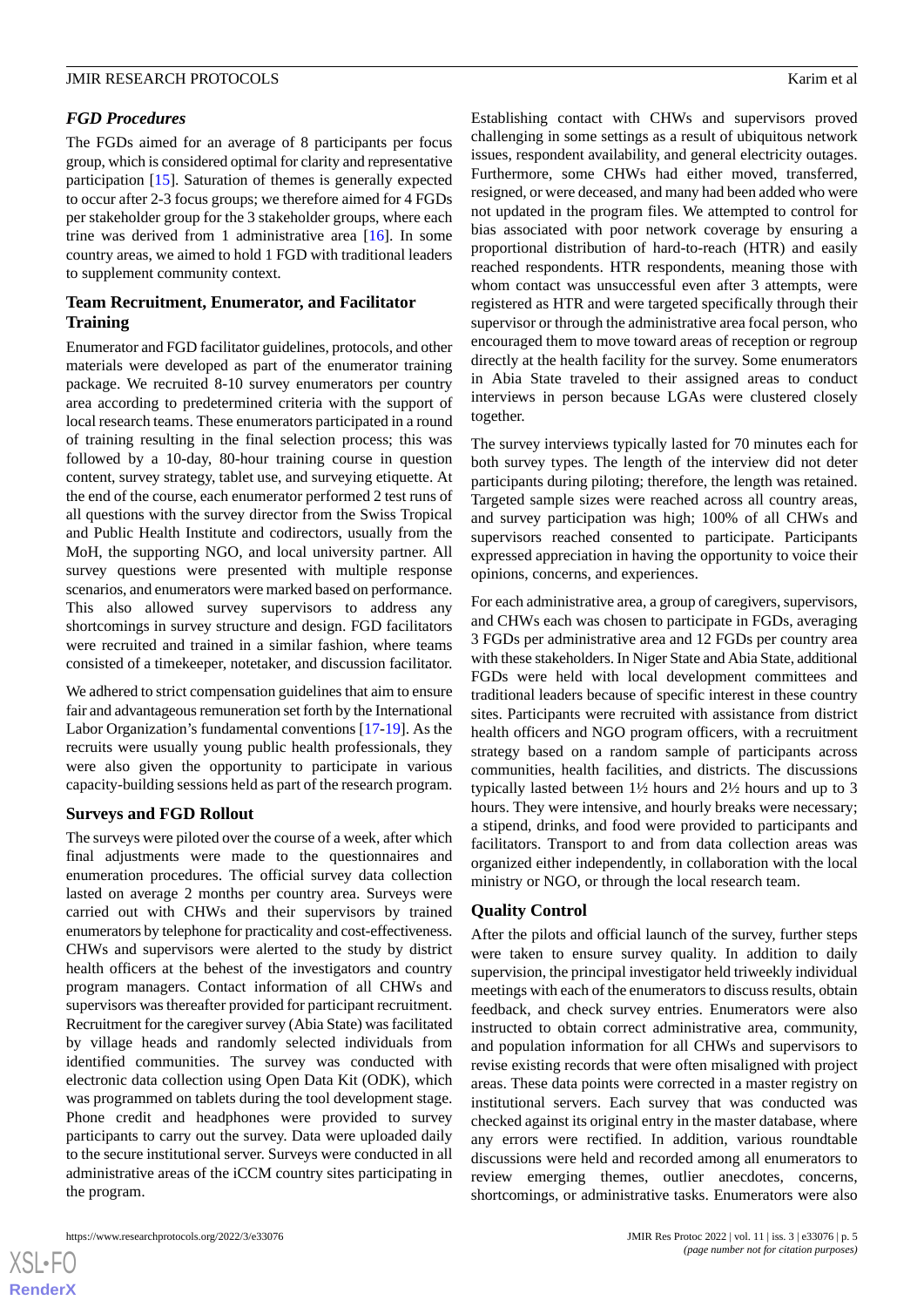required to take notes and report on specific questions, which were shared with the survey director and recorded in the master file as auxiliary information.

#### **Ethics Approval and Considerations**

This study was approved in 2016 by the institutional review boards of Malawi (NHSRC 16/6/1610), DRC (ESP/CE/046/2016), and Nigeria (NHREC 01012007- 15122016), as well as the Ethics Commission of Northwest and Central Switzerland (EKNZ REQ-2016-00478). All subjects provided informed consent before participating in interviews, discussions, or surveys. All individual data used were anonymized upon collection or extraction; routine monitoring data used existed within a deidentified format. All iCCM programs operated under the supervision of each country's respective MoH and aligned with national standards of care.

# *Results*

## **Overview**

Data collection was undertaken from 2016 to 2017. The following sections outline the experience of preliminary data collection and cleaning in detail. Results and analysis of the implementation of this protocol from each country are in preparation.

# **Surveys and FGDs**

We successfully collected survey data from CHWs and supervisors across all 38 administrative divisions where iCCM was implemented within the 4 country sites. A total of 3836 surveys were completed. FGDs were conducted in 3-5 administrative areas of each country site resulting in 45 FGDs comprising 379 participants. Statistics on survey and FGD implementation are provided in [Table 1](#page-6-0).

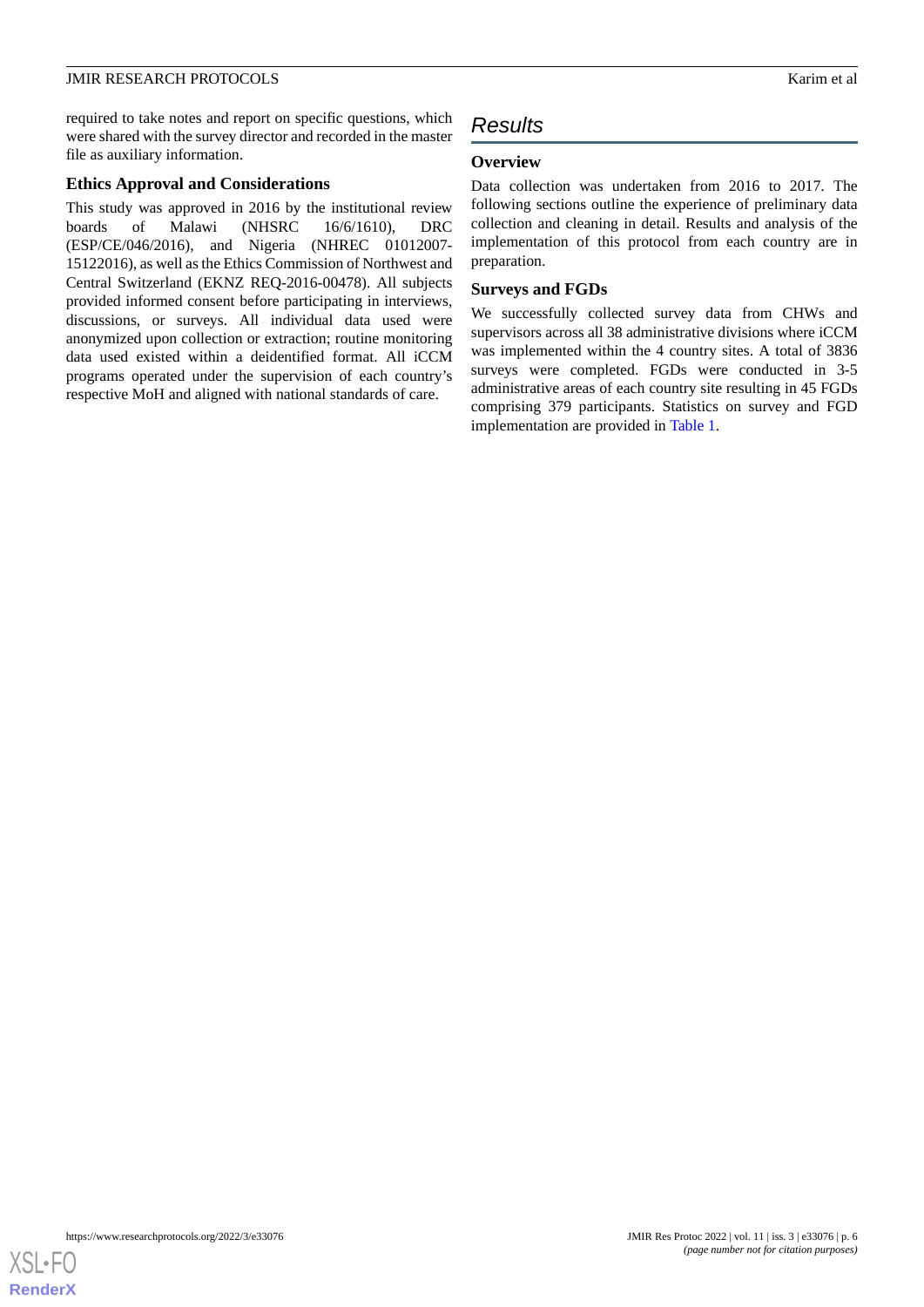#### <span id="page-6-0"></span>Table 1. Data collection for surveys and focus group discussions (FGDs).

| Country site                            | Administrative area <sup>a</sup> | Survey participants, N=3836 |                  |           | FGD participants, N=378 (45 groups) |                                 |                          |                                |
|-----------------------------------------|----------------------------------|-----------------------------|------------------|-----------|-------------------------------------|---------------------------------|--------------------------|--------------------------------|
|                                         |                                  | CHW <sup>b</sup>            | Supervisor       | Caregiver | $\mathop{\rm CHW}\nolimits$         | Supervisor                      | Caregiver                | Traditional<br>$\mbox{leader}$ |
| Malawi                                  |                                  |                             |                  |           |                                     |                                 |                          |                                |
|                                         | $\text{Dedza}^\text{c}$          | 118                         | $32\,$           | $N/A^d$   | $8\,$                               | $\,8\,$                         | $10\,$                   | $\rm N/A$                      |
|                                         | Lilongwe                         | 128                         | $42\,$           | $\rm N/A$ | $\_\,^{\rm e}$                      |                                 |                          | $\rm N/A$                      |
|                                         | Mzimba $\mbox{North}^{\mbox{c}}$ | $81\,$                      | $20\,$           | $\rm N/A$ | $8\,$                               | 8                               | 9                        | $\rm N/A$                      |
|                                         | Nkhatabay <sup>c</sup>           | $29\,$                      | $42\,$           | $\rm N/A$ | 8                                   | $8\,$                           | $\,8\,$                  | $\rm N/A$                      |
|                                         | Ntcheu <sup>c</sup>              | 94                          | $\,8\,$          | $\rm N/A$ | $8\,$                               | $8\,$                           | 9                        | $\rm N/A$                      |
|                                         | Ntchisi                          | $88\,$                      | $8\,$            | $\rm N/A$ |                                     |                                 |                          | $\rm N/A$                      |
|                                         | Rumphi                           | 67                          | $11\,$           | $\rm N/A$ | $\overline{\phantom{0}}$            |                                 | -                        | $\rm N/A$                      |
| Total                                   |                                  | 605                         | 163              | $\rm N/A$ | $32\,$                              | 32                              | 36                       | $\rm N/A$                      |
| Sample size, 95% CI                     |                                  | $305^{\rm f}, 598^{\rm g}$  | 139 <sup>f</sup> |           |                                     | $\hspace{0.1mm}-\hspace{0.1mm}$ |                          | $\overbrace{\phantom{12333}}$  |
| <b>Democratic Republic of the Congo</b> |                                  |                             |                  |           |                                     |                                 |                          |                                |
|                                         | Ankoro                           | $\boldsymbol{7}$            | $\overline{9}$   | $\rm N/A$ |                                     |                                 |                          | $\rm N/A$                      |
|                                         | Kabalo                           | $\sqrt{5}$                  | 14               | $\rm N/A$ |                                     |                                 | $\overline{\phantom{0}}$ | $\rm N/A$                      |
|                                         | Kalemie <sup>c</sup>             | $75\,$                      | 13               | $\rm N/A$ | $\tau$                              | $\boldsymbol{7}$                | $12\,$                   | $\rm N/A$                      |
|                                         | Kansimba <sup>c</sup>            | $21\,$                      | 13               | $\rm N/A$ | $8\,$                               | 5                               | 9                        | $\rm N/A$                      |
|                                         | Kongolo                          | 48                          | $17\,$           | $\rm N/A$ |                                     |                                 | $\overline{\phantom{0}}$ | $\rm N/A$                      |
|                                         | Manono                           | $12\,$                      | $10\,$           | $\rm N/A$ |                                     | $\overline{\phantom{0}}$        |                          | $\rm N/A$                      |
|                                         | Mbulula                          | $8\,$                       | $12\,$           | $\rm N/A$ |                                     | -                               | -                        | $\rm N/A$                      |
|                                         | $\mathbf{Moba}^{\mathbf{c}}$     | $41\,$                      | 11               | $\rm N/A$ | $8\,$                               | 9                               | $10\,$                   | $\rm N/A$                      |
|                                         | Nyemba <sup>c</sup>              | 53                          | $11\,$           | $\rm N/A$ | 8                                   | 8                               | 10                       | $\rm N/A$                      |
|                                         | Nyunzu                           | $12\,$                      | $\boldsymbol{7}$ | $\rm N/A$ |                                     | $\overbrace{\phantom{12332}}$   |                          | $\rm N/A$                      |
| Total                                   |                                  | 282                         | 117              | $\rm N/A$ | $31\,$                              | $29\,$                          | 41                       | $\rm N/A$                      |
| Sample size, 95% CI                     |                                  | $281$ <sup>f</sup>          | 114 <sup>f</sup> |           |                                     |                                 |                          |                                |
| Niger State, Nigeria                    |                                  |                             |                  |           |                                     |                                 |                          |                                |
|                                         | Edati                            | 89                          | 15               | $\rm N/A$ |                                     |                                 |                          |                                |
|                                         | Lapai <sup>c</sup>               | 112                         | $25\,$           | $\rm N/A$ | $8\,$                               | $8\,$                           | 9                        |                                |
|                                         | Mariga                           | 176                         | $26\,$           | $\rm N/A$ |                                     |                                 |                          |                                |
|                                         | Paikoro                          | $84\,$                      | 15               | $\rm N/A$ |                                     |                                 |                          |                                |
|                                         | $\mathrm{Rafi}^\mathrm{c}$       | 141                         | $26\,$           | $\rm N/A$ | $8\,$                               | $8\,$                           | 9                        |                                |
|                                         | Rijau <sup>c</sup>               | 233                         | $23\,$           | $\rm N/A$ | $8\,$                               | $8\,$                           | 8                        | 9                              |
| Total                                   |                                  | 835                         | 130              | $\rm N/A$ | $24\,$                              | $24\,$                          | 26                       | 9                              |
| Sample size, 95% CI                     |                                  | $298^{\rm f}, 813^{\rm g}$  | $117^f$          |           |                                     |                                 |                          |                                |
| Abia State, Nigeria                     |                                  |                             |                  |           |                                     |                                 |                          |                                |
|                                         | Arochukwu                        | $41\,$                      | $12\,$           |           |                                     |                                 |                          |                                |
|                                         | Bende <sup>c</sup>               | 101                         | $16\,$           |           | $8\,$                               | $8\,$                           | 9                        |                                |
|                                         | Ikwuano <sup>c</sup>             | 109                         | $15\,$           |           | $8\,$                               | $\,8\,$                         | $10\,$                   |                                |
|                                         | Isialangwa North                 | $24\,$                      | $\mathfrak{Z}$   |           |                                     |                                 |                          |                                |

https://www.researchprotocols.org/2022/3/e33076 JMIR Res Protoc 2022 | vol. 11 | iss. 3 | e33076 | p. 7

[XSL](http://www.w3.org/Style/XSL)•FO **[RenderX](http://www.renderx.com/)**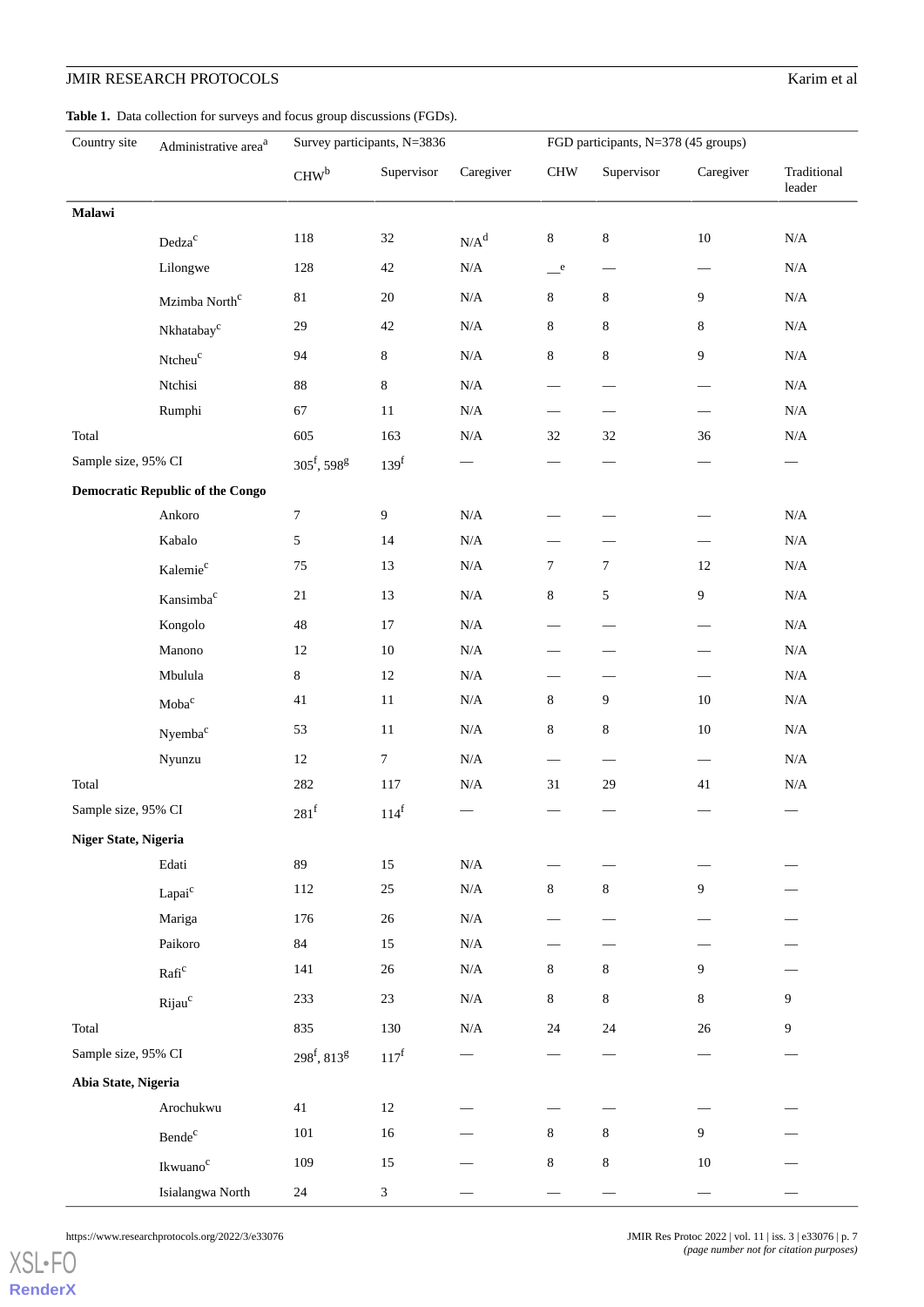| Country site        | Administrative area <sup>a</sup> | Survey participants, N=3836 |              |                    | FGD participants, N=378 (45 groups) |            |              |                       |
|---------------------|----------------------------------|-----------------------------|--------------|--------------------|-------------------------------------|------------|--------------|-----------------------|
|                     |                                  | CHW <sup>b</sup>            | Supervisor   | Caregiver          | <b>CHW</b>                          | Supervisor | Caregiver    | Traditional<br>leader |
|                     | Isialangwa South                 | 99                          | 11           |                    |                                     |            |              |                       |
|                     | Isuikwuato                       | 54                          | 10           |                    |                                     |            |              |                       |
|                     | Obingwa <sup>c</sup>             | 118                         | 14           |                    |                                     |            |              | 9                     |
|                     | Ohafia                           | 101                         | 13           |                    |                                     |            |              |                       |
|                     | Osisioma <sup>c</sup>            | 105                         | 16           |                    | 8                                   | 8          | 9            |                       |
|                     | Ugwanagbo                        | 3                           | $\mathbf{1}$ |                    |                                     |            |              |                       |
|                     | Ukwa East <sup>c</sup>           | 12                          | 3            |                    |                                     |            | 9            |                       |
|                     | Ukwa West                        | 10                          | $\mathbf{1}$ |                    |                                     |            |              |                       |
|                     | Umuahia North                    | 39                          | 11           |                    |                                     |            |              |                       |
|                     | Umuahia South                    | 40                          | 7            |                    |                                     |            |              |                       |
|                     | Umunneochi                       | 70                          | 5            |                    |                                     |            |              |                       |
| Total               |                                  | 926                         | 138          | 640                | 24                                  | 24         | 37           | 9                     |
| Sample size, 95% CI |                                  | $294^f$ , $892^g$           | $112^f$      | $385$ <sup>f</sup> |                                     |            | $\mathbf{V}$ |                       |

<sup>a</sup>Administrative areas maintain different nomenclature across countries; accordingly, these subdivisions are *districts* in Malawi, *zones* in Democratic Republic of the Congo, and *local government areas* in Nigeria.

<sup>b</sup>CHW: community health worker.

<sup>c</sup>Administrative areas where FGDs were also conducted.

 $dN/A$ : not applicable.

<sup>e</sup> Focus group discussions were only conducted in 3 to 4 administrative areas per country site. Caregiver surveys were only collected in Abia State with a representative sample distribution computed at state level.

 $<sup>f</sup>$ Minimum sample sizes displayed are national or state level (according to territory distinction); achieved across all territories.</sup>

<sup>g</sup>Minimum sample sizes displayed are administrative area level (district, local government area, or zone); specific to CHWs, achieved for Malawi, Niger State, and Abia State.

#### **Key Informant Interviews**

We conducted 120 key informant interviews with a variety of actors fulfilling different roles related to iCCM, including district and zonal government stakeholders; national ministry representatives; national program managers, coordinators, and NGO officers; data managers, pharmacists, and central medical stores affiliates; and field implementers. Program managers and local teams assisted in identifying and requesting participation of key informants. Some follow-up key informant interviews were necessary because of scheduling conflicts. A list of these is provided in supplementary Tables S1-S4 ([Multimedia](#page-8-4) [Appendix 1\)](#page-8-4).

# **Routine Monitoring, Demographic and Geographic Data, and Document Review**

Routine monitoring data were extracted from independent databases held by the iCCM implementing agent (NGO) or the MoH. Country-owned data on care-seeking behavior before and after program implementation were also provided. Permission was requested to access the country's national health system or to obtain all records and data used, which were usually submitted in digitized format. Country demographic data were obtained from national statistics offices directly or from programmatic registers. These entities also provided access to policy and program documentation.

#### **Analysis**

Statistical data were extracted, cleaned, coded, and analyzed using Stata software (version 15.0; StataCorp LLC). We used nonparametric tests, specifically the Fisher exact test, to assess change and magnitude of effective coverage at critical areas of the iCCM program. Bivariate and multivariate logistic and linear regression analyses were performed to assess factors associated with these critical areas, as well as other emergent programmatic factors. Structural equation modeling was used to measure relationships between variables and latent constructs. Comparative descriptive analyses on routine monitoring data and forms were also performed to evaluate data strength, systems performance, and health provider activities.

Interviews with key informants and FGDs were facilitated, recorded, transcribed, and translated by trained personnel. Transcripts were coded for emergent themes and analyzed according to the Framework Method [[20\]](#page-9-11). Process mapping of key iCCM processes and their bottlenecks was performed using Bizagi software. Causal loop diagrams were used to explore and illustrate programmatic relationships. Full details of the analysis plan have been published separately [\[8](#page-9-1)].

[XSL](http://www.w3.org/Style/XSL)•FO **[RenderX](http://www.renderx.com/)**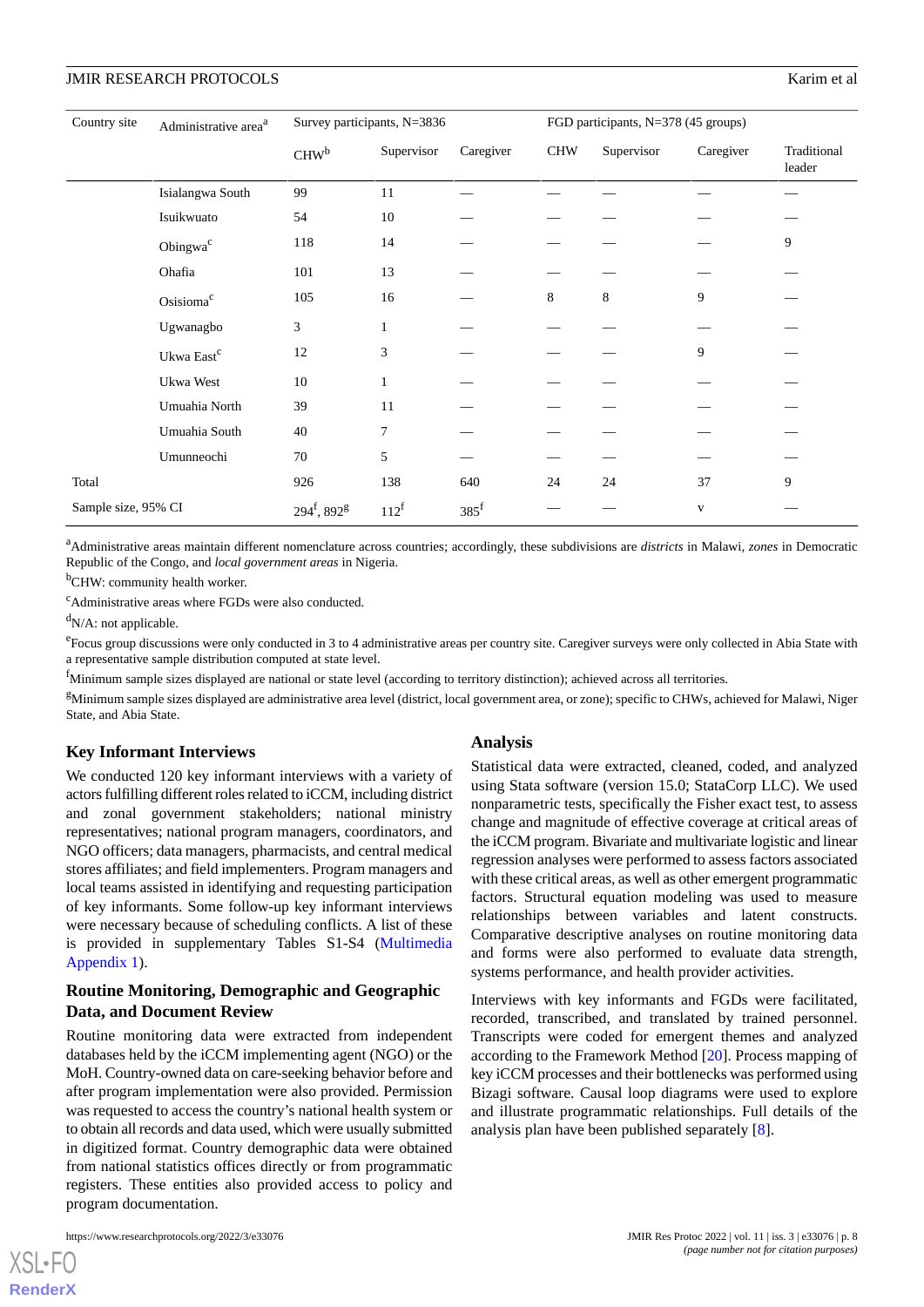# *Discussion*

# **Strengths and Limitations**

This systems evaluation protocol benefits from design elements that give ample consideration to the complexity inherent to health systems and programs in low- and middle-income countries. It steps outside the collection of isolated indicators or siloed phenomena to allow exploration of relationships among tangible and intangible facets of the iCCM intervention. As it concentrates not only on program performance, but also on systems performance, it inherently takes into account appropriateness, applicability, and sustainability of the intervention, enabling simultaneously a focused study and an extensive evaluation.

The study protocol includes certain limitations. Data collection of this order is time consuming and can require considerable human resources in both fieldwork and analyses. In addition, because systems studies are necessarily large in scope, parsing apart emergent health systems themes for evaluation can be

challenging, while introducing a data burden to the research plan. Potential solutions to address these issues could be using a 2-stage cluster sampling method and samples representative of the national or state level as opposed to administrative areas, a lower threshold for qualitative data saturation (ie, fewer FGDs per key actor and a smaller sample of administrative areas), a narrower focus on specific systems thematic areas, condensed surveys and discussion guides, and remote interviews for those key informants with stable internet access.

# **Conclusions**

Our proposed study, which capitalizes on the application of the same child health program at wide scale in different contexts, has the potential to advance our understanding of how iCCM programs and other community-based health interventions can operate more effectively and sustainably, what unintended consequences might emerge from their application, and what factors drive the key outputs and impacts of the program. These are essential to achieving Sustainable Development Goal 3.2 of reducing child mortality.

# **Acknowledgments**

This study was reviewed and funded by the World Health Organization through a grant from the government of Canada. The authors wish to thank Prof Christian Schindler and Prof Mitchell Weiss who reviewed the design for merging quantitative and qualitative methods. The authors wish to thank the reviewers for their thoughtful and thorough commentary and suggestions.

# **Authors' Contributions**

AK led the research project and developed the protocol and methods with DDS. AK led data collection with JSN and AT. DDS, DCM, and DM supported the data collection and review processes. All listed authors reviewed and approved the final manuscript.

# <span id="page-8-4"></span>**Conflicts of Interest**

None declared.

# **Multimedia Appendix 1**

<span id="page-8-0"></span>Supplementary Tables S1-S4: Key informant interviews conducted in Malawi, Democratic Republic of the Congo, and Nigeria. [[PDF File \(Adobe PDF File\), 290 KB](https://jmir.org/api/download?alt_name=resprot_v11i3e33076_app1.pdf&filename=eb889aeecf01507e5dac8a025d722da7.pdf)-[Multimedia Appendix 1\]](https://jmir.org/api/download?alt_name=resprot_v11i3e33076_app1.pdf&filename=eb889aeecf01507e5dac8a025d722da7.pdf)

# <span id="page-8-1"></span>**References**

- 1. Marsh D, Hamer D, Pagnoni F, Peterson S. Introduction to a special supplement: evidence for the implementation, effects, and impact of the integrated community case management strategy to treat childhood infection. Am J Trop Med Hyg 2012 Nov;87(5 Suppl):2-5 [[FREE Full text](http://europepmc.org/abstract/MED/23136271)] [doi: [10.4269/ajtmh.2012.12-0504\]](http://dx.doi.org/10.4269/ajtmh.2012.12-0504) [Medline: [23136271\]](http://www.ncbi.nlm.nih.gov/entrez/query.fcgi?cmd=Retrieve&db=PubMed&list_uids=23136271&dopt=Abstract)
- <span id="page-8-3"></span><span id="page-8-2"></span>2. Young M, Wolfheim C, Marsh DR, Hammamy D. World Health Organization/United Nations Children's Fund joint statement on integrated community case management: an equity-focused strategy to improve access to essential treatment services for children. Am J Trop Med Hyg 2012 Nov;87(5 Suppl):6-10 [\[FREE Full text](http://europepmc.org/abstract/MED/23136272)] [doi: [10.4269/ajtmh.2012.12-0221\]](http://dx.doi.org/10.4269/ajtmh.2012.12-0221) [Medline: [23136272](http://www.ncbi.nlm.nih.gov/entrez/query.fcgi?cmd=Retrieve&db=PubMed&list_uids=23136272&dopt=Abstract)]
- 3. CCM DRC Program Brief. URL: [https://www.childhealthtaskforce.org/sites/default/files/2019-07/](https://www.childhealthtaskforce.org/sites/default/files/2019-07/DRC%20iCCM%20of%20PMD%20Program%20Brief%28PSI%29.pdf) [DRC%20iCCM%20of%20PMD%20Program%20Brief%28PSI%29.pdf](https://www.childhealthtaskforce.org/sites/default/files/2019-07/DRC%20iCCM%20of%20PMD%20Program%20Brief%28PSI%29.pdf) [accessed 2022-01-26]
- 4. Theodoratou E, Al-Jilaihawi S, Woodward F, Ferguson J, Jhass A, Balliet M, et al. The effect of case management on childhood pneumonia mortality in developing countries. Int J Epidemiol 2010 Apr;39 Suppl 1:i155-i171 [\[FREE Full text](http://europepmc.org/abstract/MED/20348118)] [doi: [10.1093/ije/dyq032\]](http://dx.doi.org/10.1093/ije/dyq032) [Medline: [20348118\]](http://www.ncbi.nlm.nih.gov/entrez/query.fcgi?cmd=Retrieve&db=PubMed&list_uids=20348118&dopt=Abstract)
- 5. Chinbuah M, Kager P, Abbey M, Gyapong M, Awini E, Nonvignon J, et al. Impact of community management of fever (using antimalarials with or without antibiotics) on childhood mortality: a cluster-randomized controlled trial in Ghana. Am J Trop Med Hyg 2012 Nov;87(5 Suppl):11-20 [\[FREE Full text\]](http://europepmc.org/abstract/MED/23136273) [doi: [10.4269/ajtmh.2012.12-0078](http://dx.doi.org/10.4269/ajtmh.2012.12-0078)] [Medline: [23136273](http://www.ncbi.nlm.nih.gov/entrez/query.fcgi?cmd=Retrieve&db=PubMed&list_uids=23136273&dopt=Abstract)]
- 6. Bosch-Capblanch X, Marceau C. Training, supervision and quality of care in selected integrated community case management (iCCM) programmes: a scoping review of programmatic evidence. J Glob Health 2014 Dec;4(2):020403 [\[FREE Full text](https://doi.org/10.7189/jogh.04.020403)] [doi: [10.7189/jogh.04.020403\]](http://dx.doi.org/10.7189/jogh.04.020403) [Medline: [25520793\]](http://www.ncbi.nlm.nih.gov/entrez/query.fcgi?cmd=Retrieve&db=PubMed&list_uids=25520793&dopt=Abstract)

[XSL](http://www.w3.org/Style/XSL)•FO **[RenderX](http://www.renderx.com/)**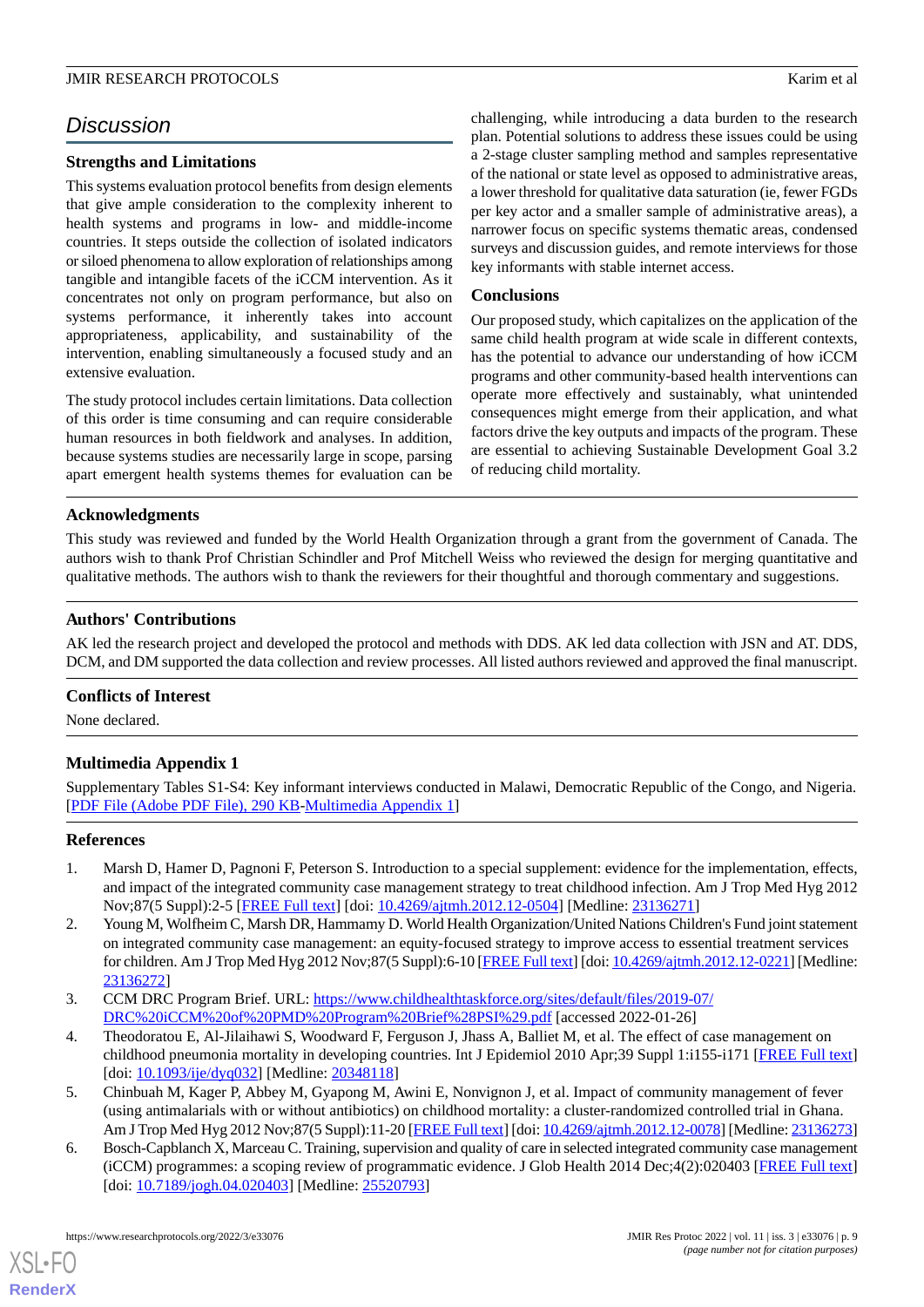- <span id="page-9-0"></span>7. Rasanathan K, Bakshi S, Rodriguez DC, Oliphant NP, Jacobs T, Brandes N, et al. Where to from here? Policy and financing of integrated community case management (iCCM) of childhood illness in sub-Saharan Africa. J Glob Health 2014 Dec;4(2):020304 [[FREE Full text](https://doi.org/10.7189/jogh.04.020304)] [doi: [10.7189/jogh.04.020304](http://dx.doi.org/10.7189/jogh.04.020304)] [Medline: [25520790](http://www.ncbi.nlm.nih.gov/entrez/query.fcgi?cmd=Retrieve&db=PubMed&list_uids=25520790&dopt=Abstract)]
- <span id="page-9-1"></span>8. Wilkinson J, Goff M, Rusoja E, Hanson C, Swanson RC. The application of systems thinking concepts, methods, and tools to global health practices: an analysis of case studies. J Eval Clin Pract 2018 Jun;24(3):607-618. [doi: [10.1111/jep.12842](http://dx.doi.org/10.1111/jep.12842)] [Medline: [29152819](http://www.ncbi.nlm.nih.gov/entrez/query.fcgi?cmd=Retrieve&db=PubMed&list_uids=29152819&dopt=Abstract)]
- <span id="page-9-2"></span>9. Karim A, Cobos Munoz D, Mäusezahl D, de Savigny D. A systems approach to assessing complexity in health interventions: an effectiveness decay model for integrated community case management. Glob Health Action 2020 Dec 31;13(1):1794106 [[FREE Full text](http://europepmc.org/abstract/MED/32772891)] [doi: [10.1080/16549716.2020.1794106\]](http://dx.doi.org/10.1080/16549716.2020.1794106) [Medline: [32772891](http://www.ncbi.nlm.nih.gov/entrez/query.fcgi?cmd=Retrieve&db=PubMed&list_uids=32772891&dopt=Abstract)]
- <span id="page-9-3"></span>10. Ng M, Fullman N, Dieleman JL, Flaxman AD, Murray CJ, Lim SS. Effective coverage: a metric for monitoring Universal Health Coverage. PLoS Med 2014 Sep;11(9):e1001730 [\[FREE Full text](https://dx.plos.org/10.1371/journal.pmed.1001730)] [doi: [10.1371/journal.pmed.1001730\]](http://dx.doi.org/10.1371/journal.pmed.1001730) [Medline: [25243780](http://www.ncbi.nlm.nih.gov/entrez/query.fcgi?cmd=Retrieve&db=PubMed&list_uids=25243780&dopt=Abstract)]
- <span id="page-9-4"></span>11. Montiel-Overall P. Designing and Conducting Mixed Methods Research. By John W. Creswell and Vicki L. Plano Clark. Thousand Oaks, CA: Sage Publications, 2007. 274 pp. ISBN: 1-4129-2791-9; ISBN: 1-4129-2792-7. Library & Information Science Research 2007 Sep; 29(3): 434-436. [doi: 10.1016/j.lisr. 2007. 02. 003]
- <span id="page-9-5"></span>12. Creswell JW, Creswell JD. Research Design: Qualitative, Quantitative, and Mixed Methods Approaches. Thousand Oaks, California: SAGE Publications; 2018.
- <span id="page-9-6"></span>13. Ameha A, Karim A, Erbo A, Ashenafi A, Hailu M, Hailu B, et al. Effectiveness of supportive supervision on the consistency of integrated community cases management skills of the health extension workers in 113 districts of Ethiopia. Ethiop Med J 2014 Oct;52 Suppl 3:65-71. [Medline: [25845075](http://www.ncbi.nlm.nih.gov/entrez/query.fcgi?cmd=Retrieve&db=PubMed&list_uids=25845075&dopt=Abstract)]
- <span id="page-9-7"></span>14. Innocenti F, Candel MJ, Tan FE, van Breukelen GJ. Optimal two-stage sampling for mean estimation in multilevel populations when cluster size is informative. Stat Methods Med Res 2021 Feb;30(2):357-375 [\[FREE Full text](https://journals.sagepub.com/doi/10.1177/0962280220952833?url_ver=Z39.88-2003&rfr_id=ori:rid:crossref.org&rfr_dat=cr_pub%3dpubmed)] [doi: [10.1177/0962280220952833\]](http://dx.doi.org/10.1177/0962280220952833) [Medline: [32940135\]](http://www.ncbi.nlm.nih.gov/entrez/query.fcgi?cmd=Retrieve&db=PubMed&list_uids=32940135&dopt=Abstract)
- <span id="page-9-8"></span>15. Nyumba TO, Wilson K, Derrick CJ, Mukherjee N. The use of focus group discussion methodology: insights from two decades of application in conservation. Methods Ecol Evol 2018 Jan 11;9(1):20-32 [[FREE Full text](https://besjournals.onlinelibrary.wiley.com/doi/full/10.1111/2041-210X.12860)] [doi: [10.1111/2041-210x.12860\]](http://dx.doi.org/10.1111/2041-210x.12860)
- <span id="page-9-9"></span>16. Hennink MM, Kaiser BN, Weber MB. What influences saturation? Estimating sample sizes in focus group research. Qual Health Res 2019 Aug;29(10):1483-1496 [\[FREE Full text\]](http://europepmc.org/abstract/MED/30628545) [doi: [10.1177/1049732318821692](http://dx.doi.org/10.1177/1049732318821692)] [Medline: [30628545\]](http://www.ncbi.nlm.nih.gov/entrez/query.fcgi?cmd=Retrieve&db=PubMed&list_uids=30628545&dopt=Abstract)
- <span id="page-9-10"></span>17. Hovary C. ILO Convention 95 The Protection of Wages Convention. In: International and European Labour Law. Baden-Baden, Germany: Nomos; 1949.
- <span id="page-9-11"></span>18. Teklè T. ILO Convention 100 Equal Remuneration Convention. In: International and European Labour Law. Baden-Baden, Germany: Nomos; 1951.
- 19. International Labour Office. Equality at Work: The Continuing Challenge : Global Report Under the Follow-up to the ILO Declaration on Fundamental Principles and Rights at Work. Geneva, Switzerland: International Labour Office; 2011.
- 20. Gale NK, Heath G, Cameron E, Rashid S, Redwood S. Using the framework method for the analysis of qualitative data in multi-disciplinary health research. BMC Med Res Methodol 2013 Sep 18;13:117 [[FREE Full text](https://bmcmedresmethodol.biomedcentral.com/articles/10.1186/1471-2288-13-117)] [doi: [10.1186/1471-2288-13-117\]](http://dx.doi.org/10.1186/1471-2288-13-117) [Medline: [24047204\]](http://www.ncbi.nlm.nih.gov/entrez/query.fcgi?cmd=Retrieve&db=PubMed&list_uids=24047204&dopt=Abstract)

# **Abbreviations**

**CHW:** community health worker **DRC:** Democratic Republic of the Congo **FGD:** focus group discussion **HTR:** hard-to-reach **iCCM:** integrated community case management **LGA:** local government area **MoH:** ministry of health **NGO:** nongovernmental organization **ODK:** Open Data Kit